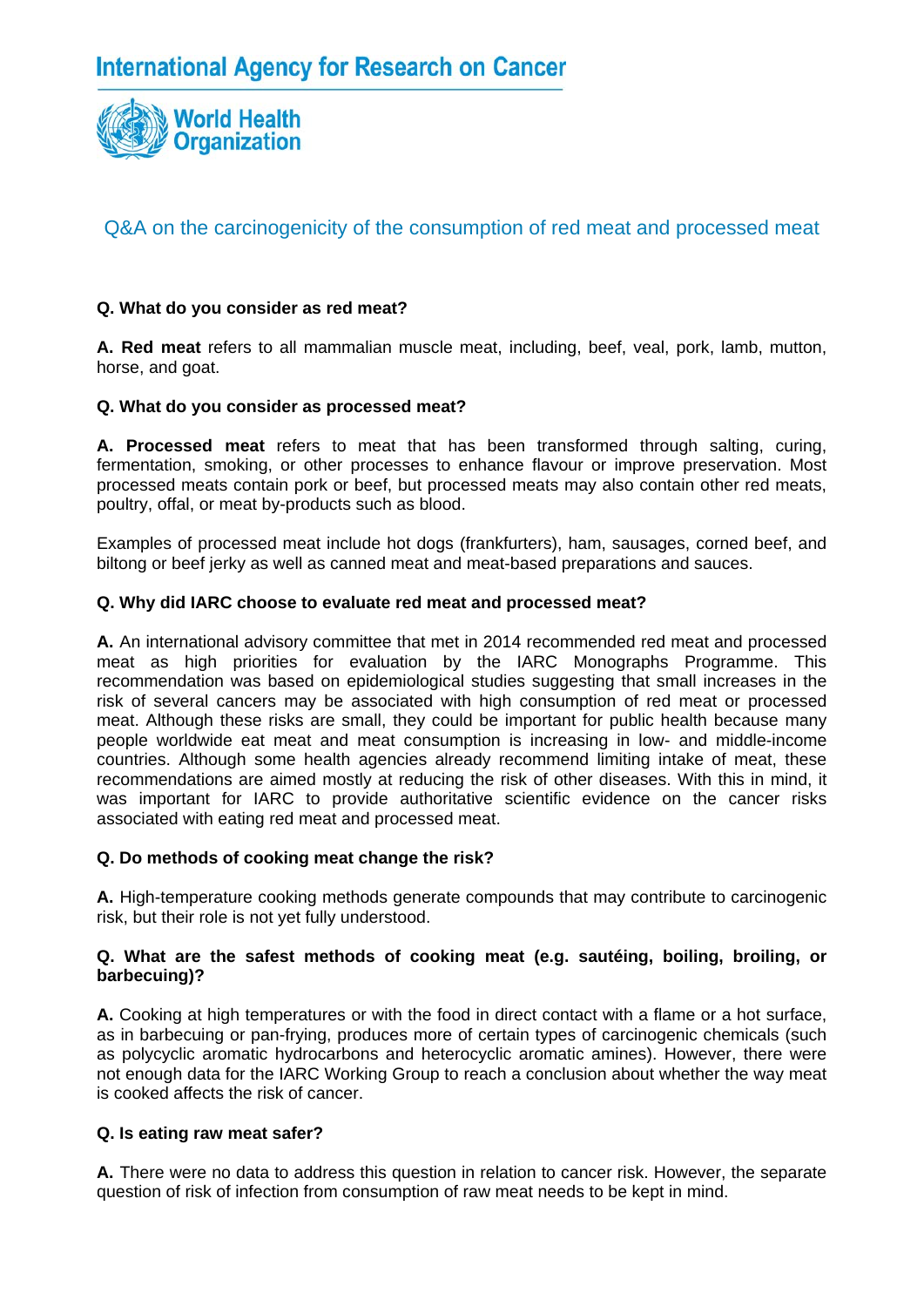## **Q. Red meat was classified as Group 2A,** *probably carcinogenic to humans***. What does this mean exactly?**

**A.** In the case of red meat, the classification is based on *limited evidence* from epidemiological studies showing positive associations between eating red meat and developing colorectal cancer as well as *strong* mechanistic evidence.

*Limited evidence* means that a positive association has been observed between exposure to the agent and cancer but that other explanations for the observations (technically termed chance, bias, or confounding) could not be ruled out.

## **Q. Processed meat was classified as Group 1,** *carcinogenic to humans***. What does this mean?**

**A.** This category is used when there is *sufficient evidence* of carcinogenicity in humans. In other words, there is convincing evidence that the agent causes cancer. The evaluation is usually based on epidemiological studies showing the development of cancer in exposed humans.

In the case of processed meat, this classification is based on *sufficient evidence* from epidemiological studies that eating processed meat causes colorectal cancer.

#### **Q. Processed meat was classified as carcinogenic to humans (Group 1). Tobacco smoking and asbestos are also both classified as carcinogenic to humans (Group 1). Does it mean that consumption of processed meat is as carcinogenic as tobacco smoking and asbestos?**

**A.** No, processed meat has been classified in the same category as causes of cancer such as tobacco smoking and asbestos (IARC Group 1, *carcinogenic to humans*), but this does **NOT** mean that they are all equally dangerous. The IARC classifications describe the strength of the scientific evidence about an agent being a cause of cancer, rather than assessing the level of risk.

## **Q. What types of cancers are linked or associated with eating red meat?**

**A.** The strongest, but still *limited*, evidence for an association with eating red meat is for colorectal cancer. There is also evidence of links with pancreatic cancer and prostate cancer.

## **Q. What types of cancers are linked or associated with eating processed meat?**

**A.** The IARC Working Group concluded that eating processed meat causes colorectal cancer. An association with stomach cancer was also seen, but the evidence is not conclusive.

#### **Q. How many cancer cases every year can be attributed to consumption of processed meat and red meat?**

**A.** According to the most recent estimates by the Global Burden of Disease Project, an independent academic research organization, about 34 000 cancer deaths per year worldwide are attributable to diets high in processed meat.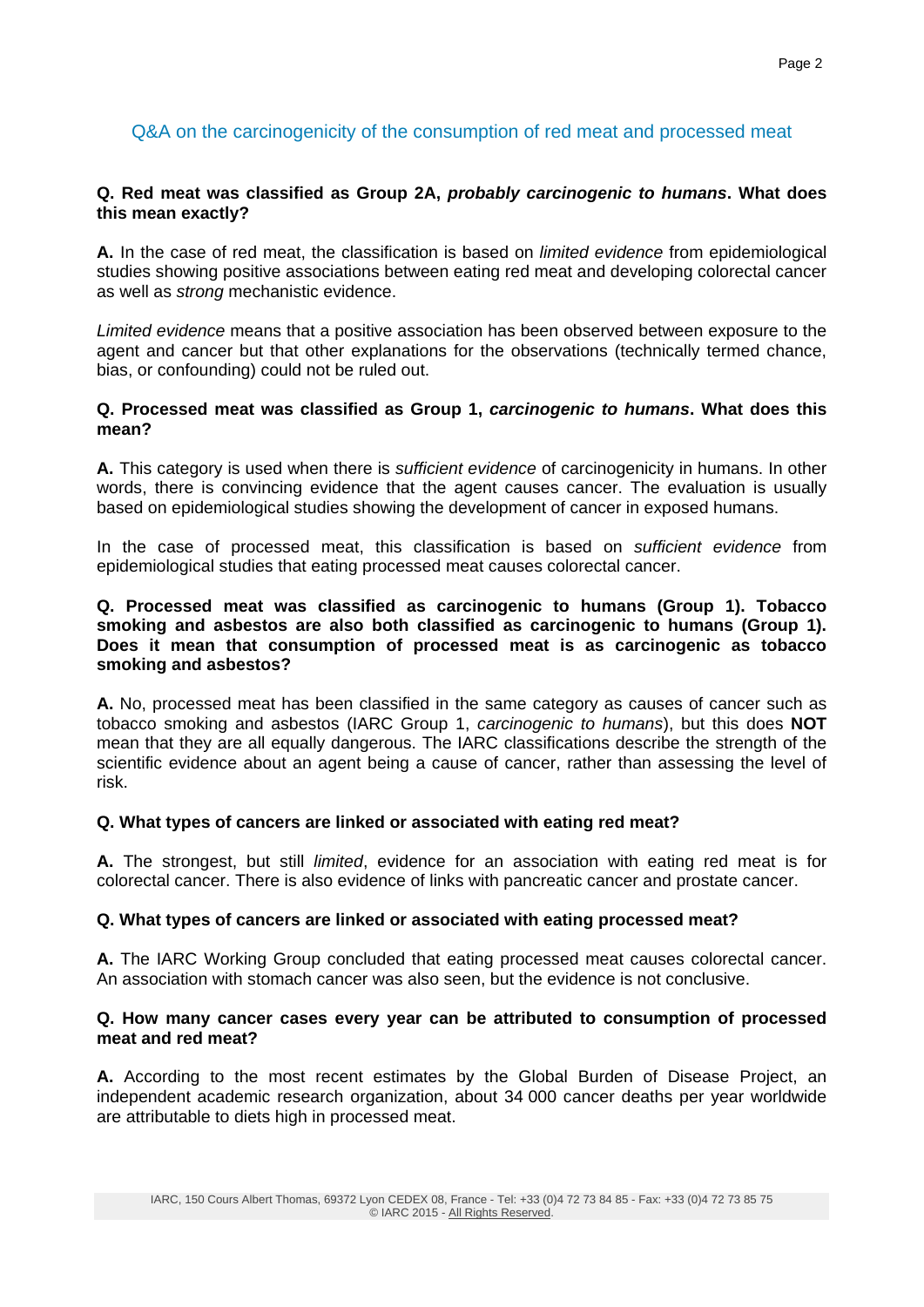Eating red meat has not yet been established as a cause of cancer. However, if the reported associations were proven to be causal, the Global Burden of Disease Project has estimated that diets high in red meat could be responsible for 50 000 cancer deaths per year worldwide.

These numbers contrast with about 1 million cancer deaths per year globally due to tobacco smoking, 600 000 per year due to alcohol consumption, and more than 200 000 per year due to air pollution.

# **Q. Could you quantify the risk of eating red meat and processed meat?**

**A.** The consumption of processed meat was associated with small increases in the risk of cancer in the studies reviewed. In those studies, the risk generally increased with the amount of meat consumed. An analysis of data from 10 studies estimated that every 50 gram portion of processed meat eaten daily increases the risk of colorectal cancer by about 18%.

The cancer risk related to the consumption of red meat is more difficult to estimate because the evidence that red meat causes cancer is not as strong. However, if the association of red meat and colorectal cancer were proven to be causal, data from the same studies suggest that the risk of colorectal cancer could increase by 17% for every 100 gram portion of red meat eaten daily.

## **Q. Is the risk higher in children, in elderly people, in women, or in men? Are some people more at risk?**

**A.** The available data did not allow conclusions about whether the risks differ in different groups of people.

## **Q. What about people who have had colon cancer? Should they stop eating red meat?**

**A.** The available data did not allow conclusions about risks to people who have already had cancer.

## **Q. Should I stop eating meat?**

**A.** Eating meat has known health benefits. Many national health recommendations advise people to limit intake of processed meat and red meat, which are linked to increased risks of death from heart disease, diabetes, and other illnesses.

## **Q. How much meat is it safe to eat?**

**A.** The risk increases with the amount of meat consumed, but the data available for evaluation did not permit a conclusion about whether a safe level exists.

## **Q. What makes red meat and processed meat increase the risk of cancer?**

**A.** Meat consists of multiple components, such as haem iron. Meat can also contain chemicals that form during meat processing or cooking. For instance, carcinogenic chemicals that form during meat processing include *N*-nitroso compounds and polycyclic aromatic hydrocarbons. Cooking of red meat or processed meat also produces heterocyclic aromatic amines as well as other chemicals including polycyclic aromatic hydrocarbons, which are also found in other foods and in air pollution. Some of these chemicals are known or suspected carcinogens, but despite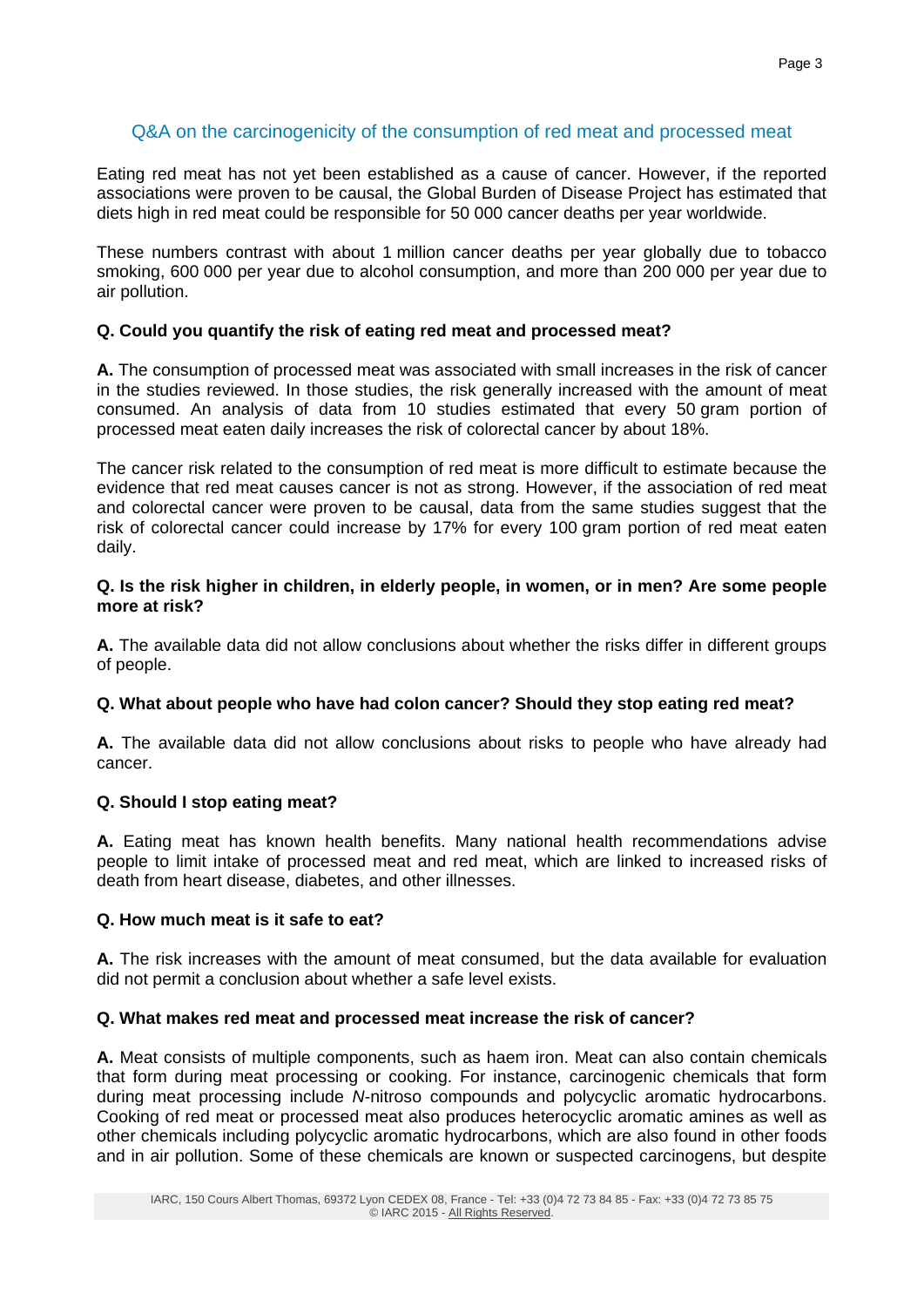this knowledge it is not yet fully understood how cancer risk is increased by red meat or processed meat.

# **Q. Can you compare the risk of eating red meat with the risk of eating processed meat?**

**A.** Similar risks have been estimated for a typical portion, which is smaller on average for processed meat than for red meat. However, consumption of red meat has not been established as a cause of cancer.

#### **Q. What is WHO's health recommendation to prevent cancer risk associated with eating red meat and processed meat?**

**A.** IARC is a research organization that evaluates the evidence available on the causes of cancer but does not make health recommendations as such. National governments and WHO are responsible for developing nutritional guidelines. This evaluation by IARC reinforces a 2002 recommendation from WHO that people who eat meat should moderate the consumption of processed meat to reduce the risk of colorectal cancer. Some other dietary guidelines also recommend limiting consumption of red meat or processed meat, but these are focused mainly on reducing the intake of fat and sodium, which are risk factors for cardiovascular disease and obesity. Individuals who are concerned about cancer could consider reducing their consumption of red meat or processed meat until updated guidelines related specifically to cancer have been developed.

# **Q. Should we eat only poultry and fish?**

**A.** The cancer risks associated with consumption of poultry and fish were not evaluated.

# **Q. Should we be vegetarians?**

**A.** Vegetarian diets and diets that include meat have different advantages and disadvantages for health. However, this evaluation did not directly compare health risks in vegetarians and people who eat meat. That type of comparison is difficult because these groups can be different in other ways besides their consumption of meat.

## **Q. Is there a type of red meat that is safer?**

**A.** A few studies have investigated the cancer risks associated with different types of red meat, such as beef and pork, and with different kinds of processed meats, like ham and hot dogs. However, there is not enough information to say whether higher or lower cancer risks are related to eating any particular type of red meat or processed meat.

## **Q. Could the preservation method influence the risk (e.g. salting, deep-freezing, or irradiation)?**

**A.** Different preservation methods could result in the formation of carcinogens (e.g. *N*-nitroso compounds), but whether and how much this contributes to the cancer risk is unknown.

## **Q. How many studies were evaluated?**

**A.** The IARC Working Group considered more than 800 different studies on cancer in humans (some studies provided data on both types of meat; in total more than 700 epidemiological